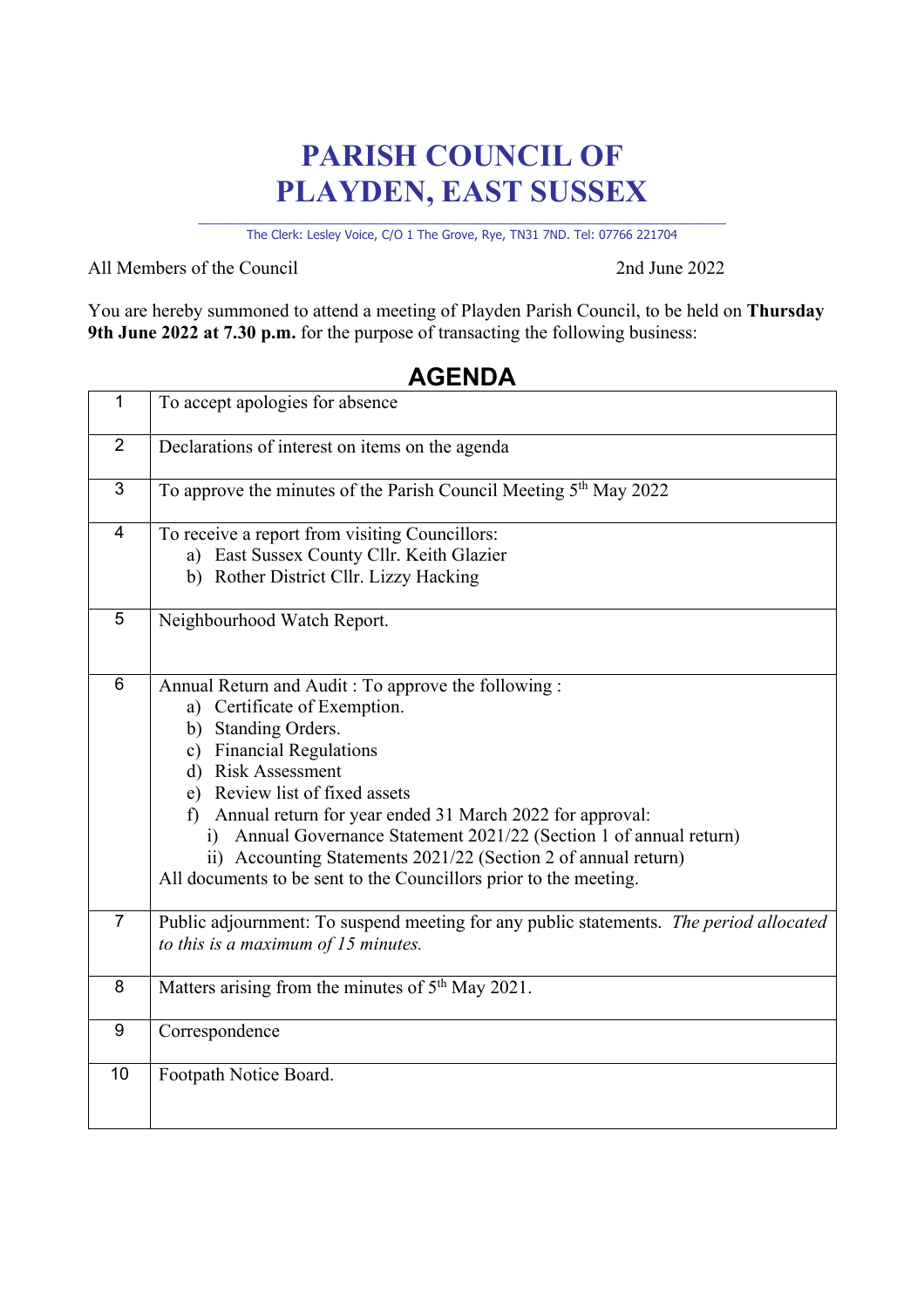| 11 | Planning.                                                                                                                                                                                                                                                                                                                                                                                                                                                                                                                                                |
|----|----------------------------------------------------------------------------------------------------------------------------------------------------------------------------------------------------------------------------------------------------------------------------------------------------------------------------------------------------------------------------------------------------------------------------------------------------------------------------------------------------------------------------------------------------------|
|    | <b>Applications.</b>                                                                                                                                                                                                                                                                                                                                                                                                                                                                                                                                     |
|    | RR/2022/706/P<br>Boonsfield Farm, Grove Lane, Playden, TN31 7QA<br>Internal re-ordering and some external upgrades to enhance the buildings appearance,<br>look and sustainability.<br>Council comments made on original application.                                                                                                                                                                                                                                                                                                                    |
|    | Revised alterations to original plans.<br>Proposed extension to garage with creation of gable end within existing roof over<br>annexe accommodation, addition of glazing to existing gable end and enlargement of<br>dormer. Addition of three dormers to main dwelling, rooflights and bay window,<br>internal re-ordering and some external upgrades including glazing to kitchen outshot<br>on the south west elevation, enclosure of existing linked walk way to annexe.<br>Landscaping in garden including swimming pool and air source heat pumps. |
|    | <b>Ongoing:</b>                                                                                                                                                                                                                                                                                                                                                                                                                                                                                                                                          |
|    | RR/2022/423/P<br>The Steps, New England Lane, Playden, TN31 7NT<br>Creation of outdoor pool, including outbuilding and perimeter wall<br>Undecided. Council comments made.                                                                                                                                                                                                                                                                                                                                                                               |
|    | RR/2021/2911/P<br>Aldie House, Saltbarn Lane, Playden, TN31 7EZ<br>Change of use and conversion of existing garage into holiday accommodation<br>Undecided. Council comments made.                                                                                                                                                                                                                                                                                                                                                                       |
|    | <b>Outcomes.</b>                                                                                                                                                                                                                                                                                                                                                                                                                                                                                                                                         |
|    | RR/2021/2857/P<br>Aldie House, Saltbarn Lane, Playden, TN31 7PH<br>Extension to and conversion of existing barn (outbuilding) into a 2 bedroom<br>dwelling.<br>Council comments made. Withdrawn.                                                                                                                                                                                                                                                                                                                                                         |
|    | <b>Appeals</b>                                                                                                                                                                                                                                                                                                                                                                                                                                                                                                                                           |
|    | None                                                                                                                                                                                                                                                                                                                                                                                                                                                                                                                                                     |
| 10 | <b>Accounts</b><br>Expenditure $-$ to approve the following expenditure:<br>a)<br>Clerks wages and expenses - carried forward.<br>i)<br>Reimburse Clerk for 'Parish Protect' Liability Insurance renewal 1st June<br>$\overline{11}$<br>2022: £445.83<br>Rother Rural Trust £200.00<br>$\overline{111}$                                                                                                                                                                                                                                                  |